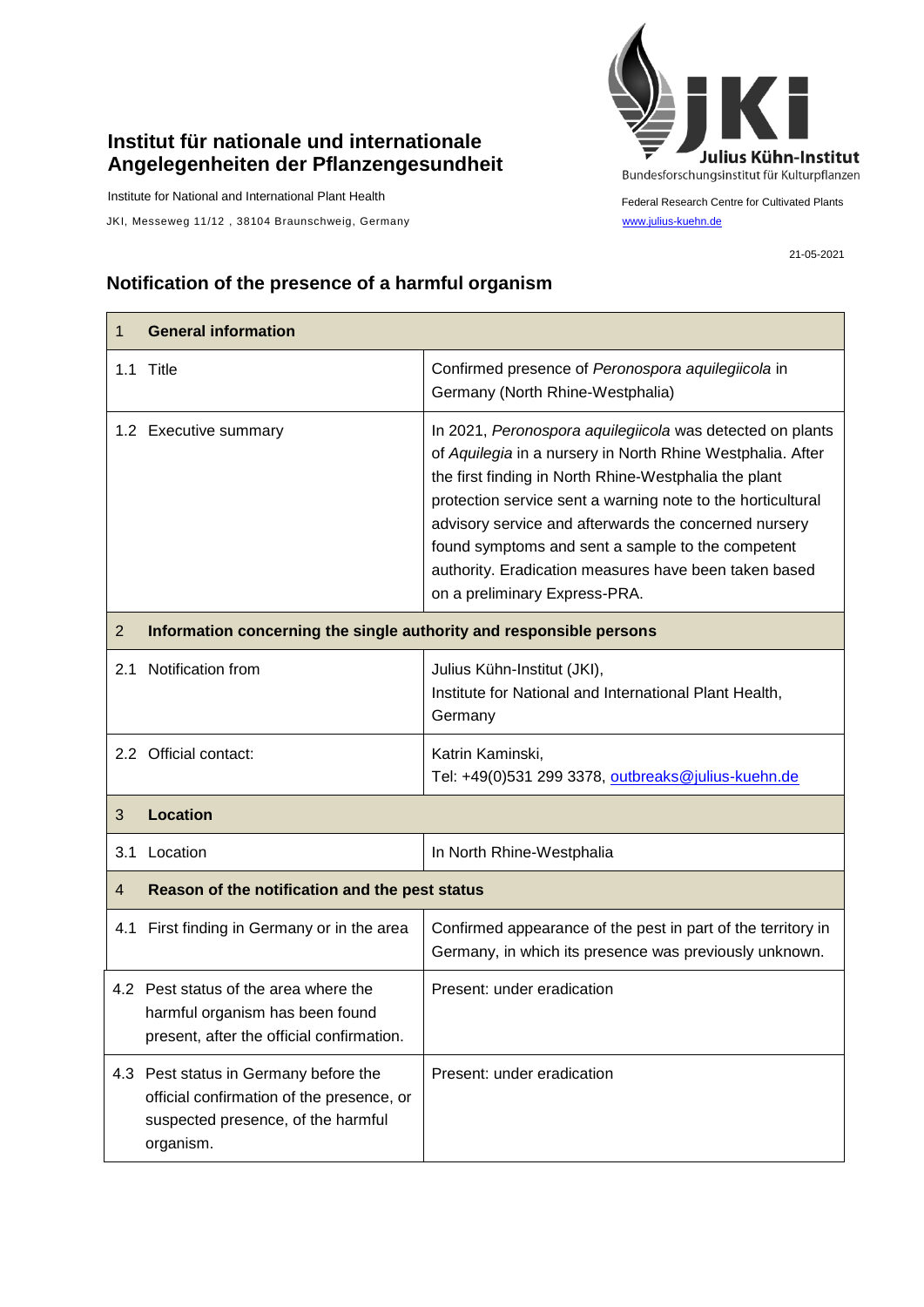|                | 4.4 Pest status in Germany after the<br>official confirmation of the presence of<br>the harmful organism. | Present: under eradication                                                                                                                                                                                                                                                                                                                                                                   |  |
|----------------|-----------------------------------------------------------------------------------------------------------|----------------------------------------------------------------------------------------------------------------------------------------------------------------------------------------------------------------------------------------------------------------------------------------------------------------------------------------------------------------------------------------------|--|
| 5              | Finding, sampling, testing and confirmation of the harmful organism                                       |                                                                                                                                                                                                                                                                                                                                                                                              |  |
| 5.1            | How the presence or appearance of<br>the harmful organism was found.                                      | Information submitted by professional operators,<br>laboratories or other persons.                                                                                                                                                                                                                                                                                                           |  |
|                |                                                                                                           | As a result of the first outbreak in North Rhine-Westphalia,<br>the horticultural advisory services were used to inform<br>relevant companies. The concerned nursery sent samples<br>of its infected plants to the official laboratory in Cologne.                                                                                                                                           |  |
|                | 5.2 Date of finding:                                                                                      | 04-05-2021                                                                                                                                                                                                                                                                                                                                                                                   |  |
|                | 5.3 Sampling for laboratory analysis.                                                                     | Date of sampling: 28-04-2021                                                                                                                                                                                                                                                                                                                                                                 |  |
|                | 5.4 Name and address of the Laboratory                                                                    | Landwirtschaftskammer Nordrhein-Westfalen<br>Pflanzenschutzdienst<br>Gartenstraße 11<br>50765 Köln-Auweiler<br>Germany                                                                                                                                                                                                                                                                       |  |
| 5.5            | Diagnostic method                                                                                         | Morphologic diagnosis. Additionial testing using PCR and<br>barcoding.                                                                                                                                                                                                                                                                                                                       |  |
| 5.6            | Date of official confirmation of the<br>harmful organism's identity.                                      | 04-05-2021                                                                                                                                                                                                                                                                                                                                                                                   |  |
| 6              | Infested area, and the severity and source of the outbreak in that area                                   |                                                                                                                                                                                                                                                                                                                                                                                              |  |
| 6.1            | 6.1 Size and delimitation of the infested<br>area.                                                        | 4100 m <sup>2</sup>                                                                                                                                                                                                                                                                                                                                                                          |  |
|                | 6.2 Characteristics of the infested area<br>and its vicinity.                                             | Open air - production area: nursery<br>Plant to be (re)planted or reproduced.                                                                                                                                                                                                                                                                                                                |  |
|                | 6.3 Host plants in the infested area and its<br>vicinity                                                  | Aquilegia                                                                                                                                                                                                                                                                                                                                                                                    |  |
|                | 6.4 Infested plant(s), plant product(s) and<br>other object(s).                                           | Aquilegia (87620 pce)                                                                                                                                                                                                                                                                                                                                                                        |  |
| $\overline{7}$ | <b>Official phytosanitary measures</b>                                                                    |                                                                                                                                                                                                                                                                                                                                                                                              |  |
| 7.1            | Adoption of official phytosanitary<br>measures.                                                           | Official phytosanitary measures have been taken inside<br>the demarcated area.<br>All the Aquilegia plants produced on the production site<br>were declared infested. All the plants are destroyed. The<br>production site is cleaned from plants and plant debris.<br>The following production cycle for Aguilegia plants will<br>start in calender week 34 with new young plants that will |  |